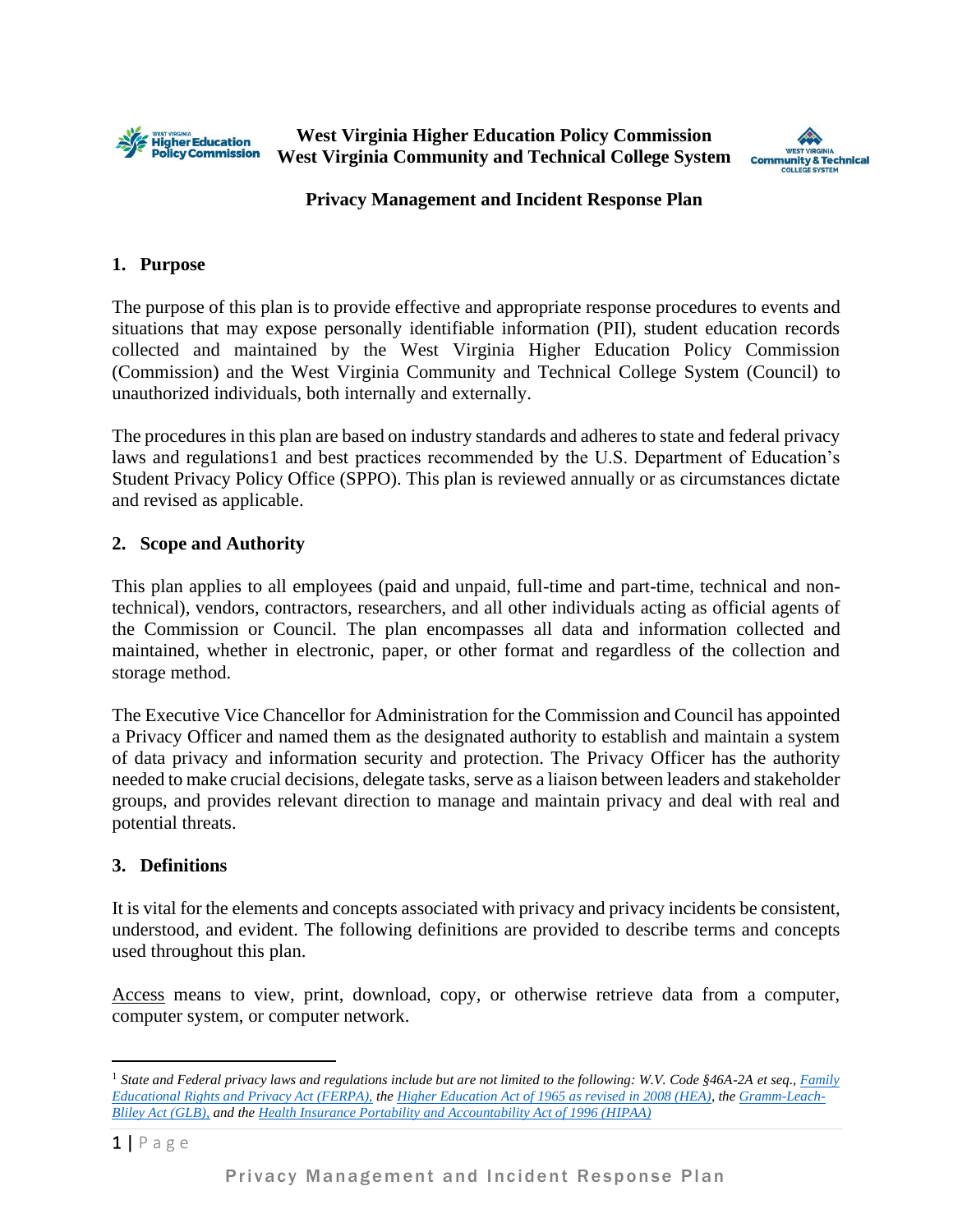Authorized Party refers to those individuals or organizations with consent to access information or with a legitimate interest in or need for access to PII and other records about individuals in order to perform appropriate tasks necessary for their jobs.

Consent in general, means permission from a parent/guardian, eligible student, or other responsible party to disclose information from official records to another party.

Data breach is any successful or confirmed incident in which personally identifiable information (PII), sensitive, confidential or protected data has been disclosed and/or accesses by an unauthorized individual or in an unauthorized fashion. Data breaches are a subcategory of privacy incidents.

Disclosure means to permit access to, release, transfer, or otherwise communicate personally identifiable information (PII) from a record to any party by any means, including electronic, written, or verbal.

An authorized disclosure refers to any disclosure of information about an individual for which that individual has given consent or that is permitted or required pursuant to federal or state regulation for legitimate purposes. These types of disclosures are made to authorized parties.

An unauthorized disclosure refers to any access to or disclosure of information about an individual that is not authorized or that is made to or by an unauthorized party. Unauthorized disclosures can be internal to the agency or institution, or to an external organization or party. They may be the result of personal negligence, system failures, or malicious acts.

Family Educational Rights and Privacy Act (FERPA) is a Federal law that protects the privacy of student education records. The law applies to all schools that receive funds under an applicable program of the U.S. Department of Education. The FERPA statute is found at 20 U.S.C. § 1232g and the FERPA regulations are found at 34 CFR Part 99.

Personally Identifiable Information (PII) includes any information that by itself or in combination with other information, has the potential to directly determine or find the identity of an individual person and could be harmful to an individual if disclosed.<sup>2</sup>

- Social security number, state/federal issued personal identification number, or driver's license number.
- Banking or credit card numbers.
- Financial information including State and Federal tax information.
- Full name and personal address.
- Name of student's parent and other family members, or mother's maiden name.
- Citizenship or immigration status.
- Health and medical information.

<sup>2</sup> *See Family Educational Rights and Privacy Act (FERPA) regulations, [34 CFR §99.3,](https://www2.ed.gov/policy/gen/guid/fpco/pdf/ferparegs.pdf) for a complete definition of PII specific to education data and for examples of education data elements that can be considered PII.*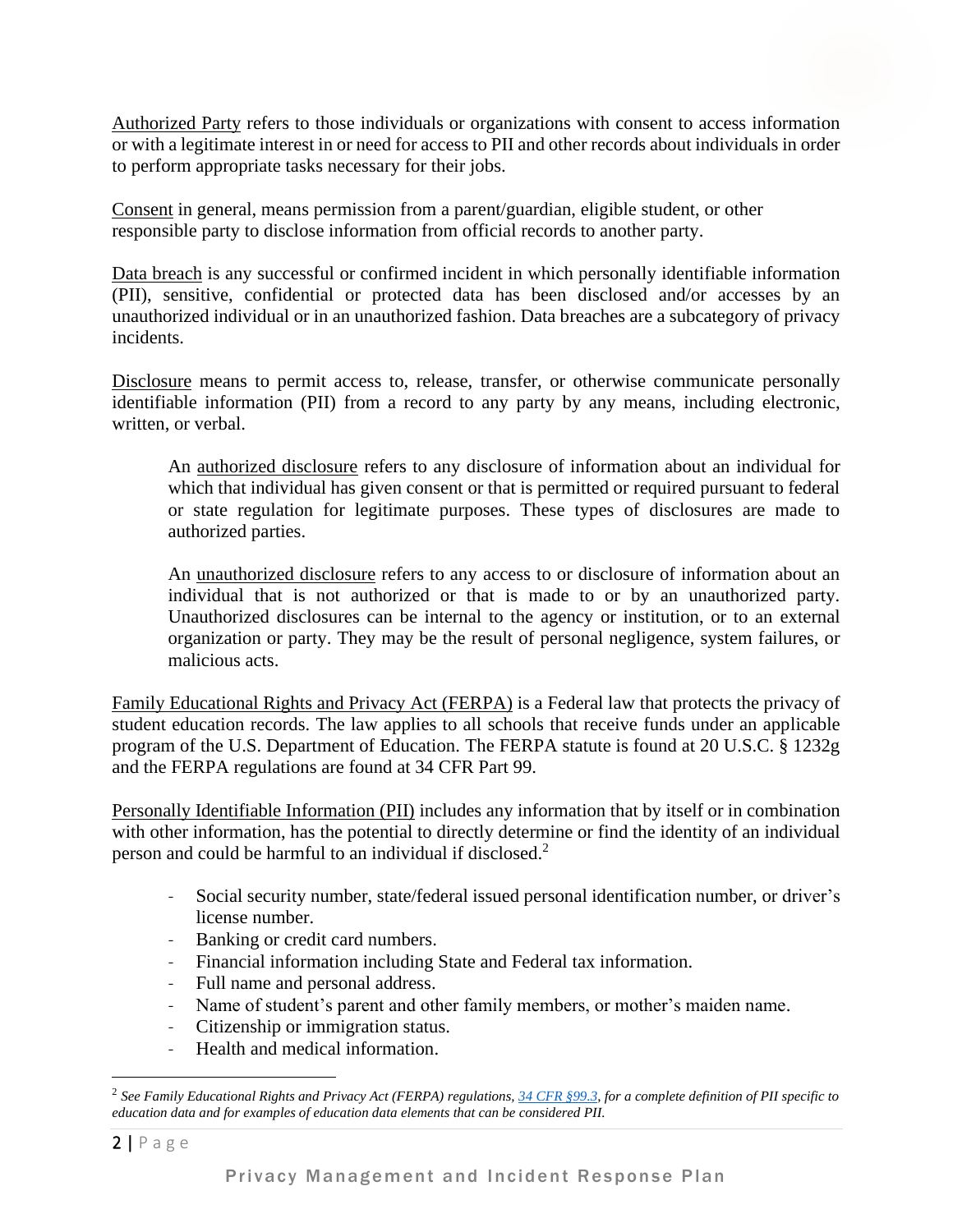- Student grades, GPA, ACT or SAT scores.
- FAFSA or financial aid information.

Sensitive data is defined as data that if disclosed could result in a moderate level of risk. This includes data that is made available through open record requests or other formal or legal processes.

- Employment and training program data.
- Most data elements in State personnel records.
- State/federal contracts data.

- Indirect PII is information, when linked or linkable could be used to identify an individual

- Date or place of birth.
- Business phone.
- Race/ethnicity.

-

Public information is characterized as being open to the public. Information that alone or in combination with other data can cannot be used by a reasonable person to identify an individual; furthermore, if disclosed or shared, it would result in little or no risk to the individual or agency.

- Directory information which includes information that is not generally considered to be harmful to an individual, or an invasion of privacy.
- Enrollment in an institution.
- Official honors and awards received.
- Participation in officially recognized sports.
- Agency public websites.
- Commission and Council policies and procedures.

- A Privacy Incident is an attempted or successful effort to access, acquire, disclose, or use PII or other information without authorization (i.e., any potential or actual unauthorized disclosure) regardless of the format. Such events may expose PII or other information to parties that are not authorized to access the information or may involve the misuse of PII or other information for purposes other than those that are explicitly permitted.

A security breach refers to any known successful or unsuccessful attempt by an authorized or unauthorized individual to inappropriately use, disclose, modify, access, or destroy and data or information.

Unauthorized Party refers to individuals or organizations without consent and without a legitimate interest in having access to PII and other records about individuals.

#### **4. Examples**

Privacy incidents, including data breaches, may be the result of accidents or negligence on the part of authorized individuals, failures of systems designed to store and protect information, or malicious acts intended to cause harm. These incidents can take many forms including (but not limited to) the following examples: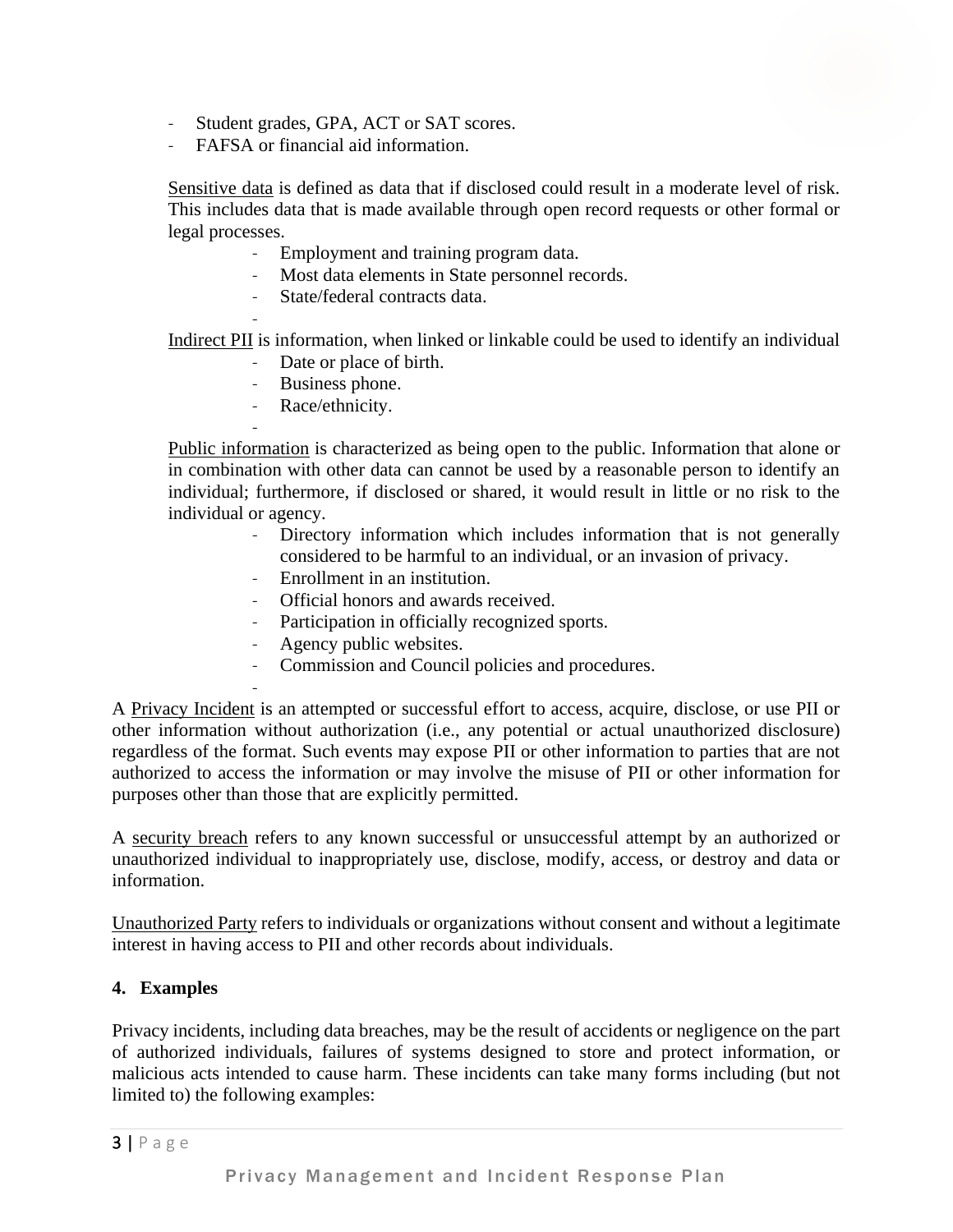- Lost, stolen, unsecured, or temporary misplaced equipment, tablets, laptops, physical records, or other devices such as smart phones;
- Lost or stolen storage media, including flash drives, CDs/DVDs, external hard drives, SD cards, or other external storage that contains PII or other sensitive data;
- Improper storage or disposal of records, whether electronic or physical;
- Posting or exposure of student information on public facing websites, public formal or informal reports and publications, social media, or other public venue;
- Intentional or accidental transmission of student information to unauthorized parties regardless of the method;
- Sharing data without full authorization or through non-secure methods such as email, texting, or other non-secure methods;
- Sharing, posting, or otherwise not securing your passwords that allow access to PII or other sensitive information;
- Compromised computers or servers, such as times where a machine or network has been hacked or accessed by an unauthorized party;
- Receipt of student information that an individual is not entitled to;
- Use of student or employee information for purposes other than official institution or agency related business;
- Malware, computer viruses, or other malicious attacks that could compromise the security of a computer or network; and
- Violations of official security policies and procedures.

The Commission and Council's privacy management and incident response process is designed to protect against and respond swiftly to all privacy incidents; special care is indicated in responding to those incidents that are malicious in nature and those that are data breaches.

# **5. Roles and Responsibilities**

Privacy management and data security is the responsibility of all employees, vendors, contractors, researchers, and all other individuals acting as official agents of the Commission or Council. Specific divisions and employees have heightened responsibilities to ensure appropriate data governance and to manage and respond to privacy incidents.

The general responsibilities for key staff involved in privacy incident response for the Commission and Council are outlined below.

# **Commission and Council Privacy Officer**

The Privacy Officer represents the Commission, the Council, West Virginia Network for Educational Telecomputing (WVNET), the public regional institutions, and the community and technical colleges on the state privacy management team. The Privacy Officer is responsible for all privacy management and incident response efforts undertaken by the Commission and Council. The Privacy Officer may appoint a designee to lead the efforts if the situation is warranted.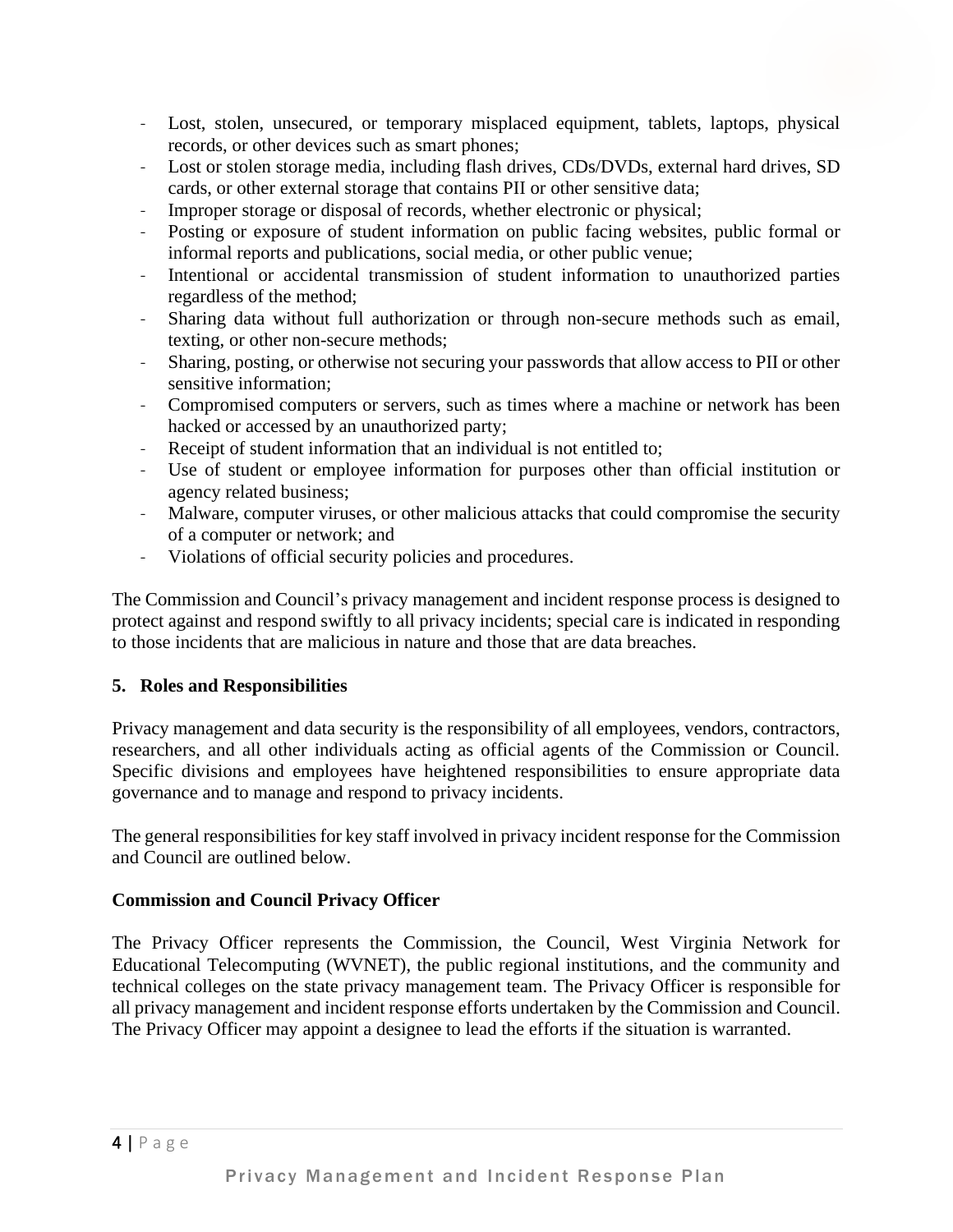### **State Level Incidents**

When a potential incident is discovered at the state level, the Privacy Officer is responsible for initiating the incident response plan, reporting the incident to the State Privacy Office if applicable, assigning an incident response team, and leading the efforts from the initial identification of the incident through the post-incident review of lessons learned.

The Privacy Officer will review the incident to determine potential criminal activity underlying the incident or whether there was systematic or willful noncompliance with state or federal policy concerning data security or student privacy. The Privacy Officer will review all evidence related to an incident, collect more as necessary, and determine whether additional action is necessary in addition to resolution of the incident (e.g., referral for further enforcement, or recommendations to pursue criminal prosecution, as in the case of malicious data breaches).

### **WVNET or Institutional Incidents**

For incidents discovered at WVNET or the institutional level, the Commission and Council Privacy Officer will work with WVNET or the institution to help direct and oversee the response and investigation efforts. The Privacy Officer will coordinate with WVNET or the institution to ensure that an adequate response effort is underway.

The WVNET or institutional representative will provide the Privacy Officer with regular updates about the progress of all privacy incident response efforts, serve as a liaison between the Privacy Officer and WVNET or institutional leadership as necessary, and ensure that all necessary documentation relating to the incident is produced, disseminated to relevant stakeholders, the Privacy Officer , and archived as appropriate. The Privacy Officer will work with WVNET or the institution to ensure that proper handling and closing of the incident occur.

For WVNET or institutional incidents best handled by a state-level response, the Privacy Officer will be responsible for initiating the incident response plan, providing resources, and leading the efforts from the initial identification of the incident through the postincident review of lessons learned.

#### **Data Stewards and Technical Governance Group**

Some members of the data steward and technical governance group serve as experts for data security, confidentiality, and privacy. When appropriate, certain members of this group may assist the Privacy Officer in leading and coordinating responses for certain incidents.

#### **Incident Response Team**

The incident response team supports the Privacy Officer by assisting with in assessing and classifying the incident, determining the appropriate immediate response, and managing all other aspects of response and mitigation, up to and including a post-incident review and recommendations for changes in policy or practice to prevent similar incidents in the future.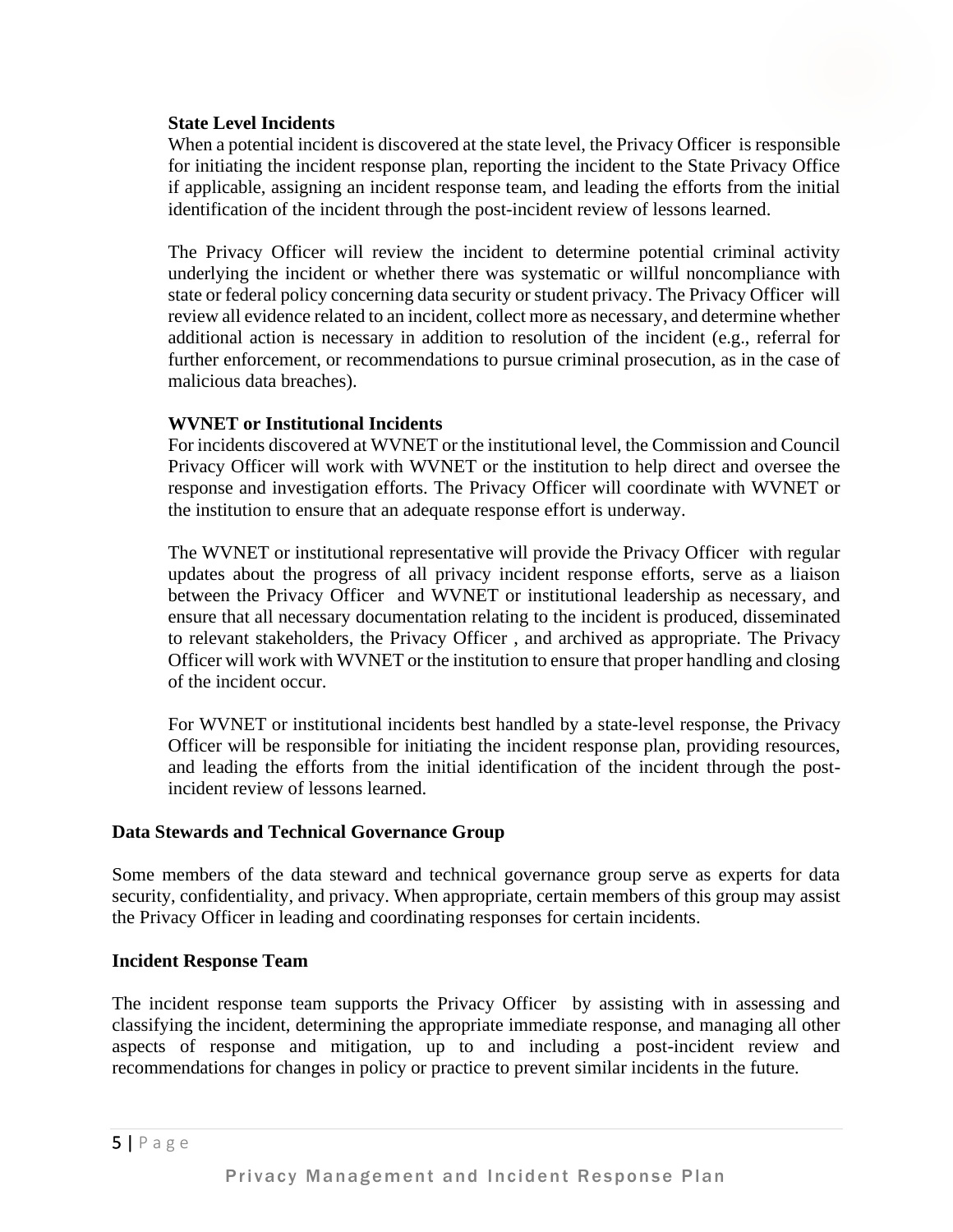The size and composition of the team will vary based on the circumstances of the specific privacy incidents they will manage. The team will consist primarily of Commission and Council employees, and other identified staff, as appropriate.

When needed, the Privacy Officer may request external state agencies to participate on the response team to provide additional depth of knowledge or expertise and breadth of experience to the containment, investigation, and resolution process.

The Commission and Council's general counsel will be an ex officio member of all incident response teams formed at the state-level; the Privacy Officer will be an ex officio member of incident response teams formed at WVNET or the institutional level as applicable.

# **Senior IT Systems Administrator**

When warranted, the Privacy Officer may request assistance from the Commission's Senior IT Systems Administrator in the incident response process to examine the risk and magnitude of harm to internal systems due to the privacy incident. The IT systems administrator also assists with systems and network reviews and forensics. If warranted the Privacy Officer will recommend the use of forensics services offered by the state privacy office as part of BRIM insurance.

### **Official Communications**

Given the likelihood that some privacy incidents, particularly those that are data breaches, may require notification of the affected parties and/or the general public, the Executive Vice Chancellor for Administration and the Director of Communications will be involved in the privacy incident response process when warranted.

At a minimum, the Chancellor(s) and the Executive Vice Chancellor for Administration will be kept informed of the key facts of all major incidents and the progress of the response efforts so that he or she may accurately respond to or refer questions from news media.

When notification of students, or other individuals is required due to the nature or scope of a data breach, the Privacy Officer will relate the details to the Chancellor(s), the Executive Vice Chancellor for Administration, the Director of Communications and the Commission and Council legal staff so they can collaborate and provide support and assistance in creating appropriate letters and other messages explaining the incident and next steps families may need to take.

# **Data Governance Representatives**

Staff and stakeholders who serve in various capacities within the Commission and Council data governance structure will be informed of all privacy incidents and data breaches as applicable. They may be asked to serve on incident response teams or to provide guidance for appropriate and effective mitigation of threats and potential systemic weaknesses.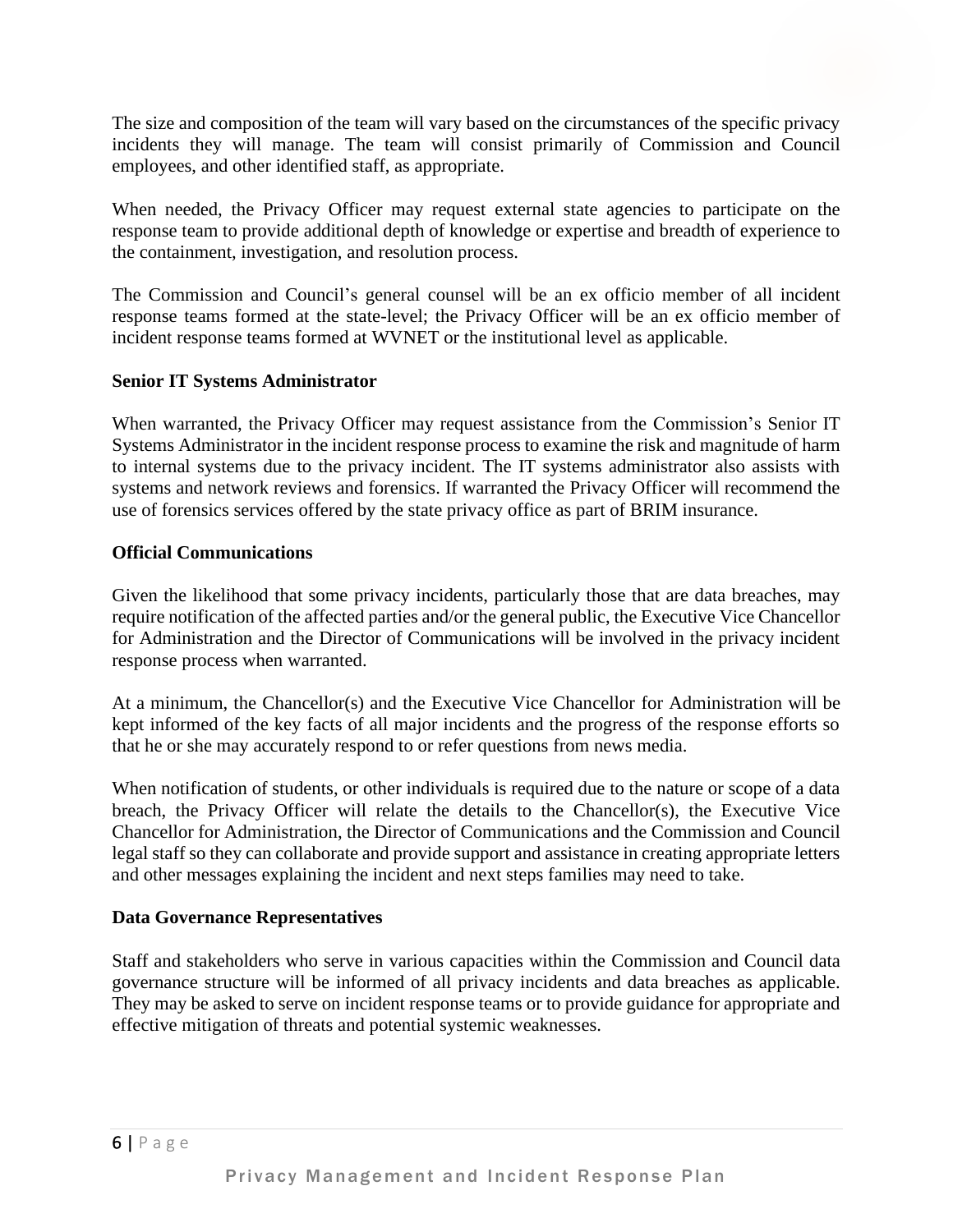### **Local Law Enforcement**

Local law enforcement officials may need to be involved in investigations and prosecutions, depending on the circumstances of the individual incident. If computers, storage media, or other equipment are stolen, the individual from whom they were taken will need to file a police report. If the circumstances surrounding an incident or data breach warrant criminal prosecution, county prosecutors will need to bring appropriate charges in court.

### **State and Federal Offices**

If warranted, other state and/or federal officials may need to be consulted or notified about data breaches involving electronic student records or systematic noncompliance with state or federal law. Depending on the nature and circumstances of the incident, offices to be consulted may include the WV Auditor's Office, the WV State Privacy Office, the U.S. Department of Education (USED), the Federal Bureau of Investigations (FBI), or the U.S. Computer Emergency Readiness Team (US-CERT) at the Department of Homeland Security.

The Commission and Council reserves the right to involve any other state or federal offices or officials it deems necessary to adequately investigate, litigate, or resolve any privacy incident. Other stakeholders may be involved in the response process depending on the specific circumstances of any given privacy incident and kept informed of progress toward full resolution via regular updates.

In the case of privacy incidents or data breaches involving the Statewide Longitudinal Educational Database, all partner agencies will be notified and kept informed of progress toward full resolution. The Privacy Officer will develop annual reports about the privacy-related activities of the Commission and Council, including privacy incidents handled during the year.

#### **6. Incident Classification**

All incidents are classified into levels depending upon the type of unauthorized disclosure and the nature of the information disclosed. Depending on the incident, it is possible that it may not fit into one of the classification levels. The Privacy Officer will determine the proper classification.

**Level 1** – level 1 incidents include unauthorized internal disclosures of or access to data and information that does not include any sensitive PII about the individual(s) whose records were disclosed.

These incidents may be referred to the appropriate division head by the Privacy Officer for management and response. If this is the case, the Privacy Officer will provide suggestions and resources to assist with training or education to prevent similar incidents in the future.

**Level 1-A** – level 1-A incidents include authorized disclosure of data and information that may or may not include sensitive PII about individual(s) but was transmitted in an unauthorized manner (Ex. Sending PII via email).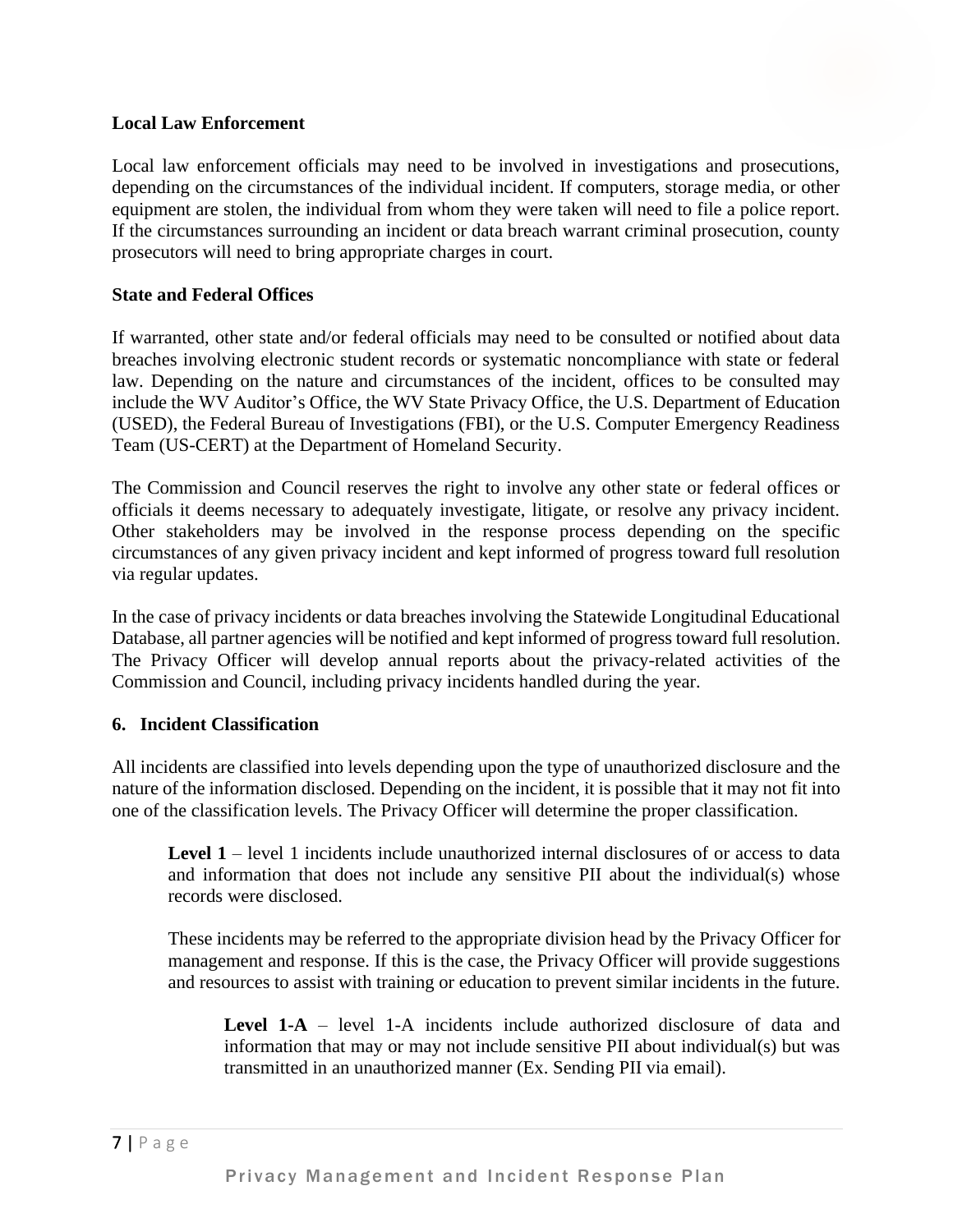**Level 2** – level 2 incidents include unauthorized internal disclosures of or access to data and information that does include sensitive PII about the individual(s) and unauthorized external disclosures of or access to PII that does not include any sensitive PII.

**Level 3** – level 3 incidents involve unauthorized external disclosures of or access to data and information that does include sensitive PII about individual(s). Unauthorized disclosure of or access to any data and information containing sensitive PII is considered a data breach, regardless of whether the disclosure was internal or external.

All level 3 incidents will be immediately reported to the WV State Privacy Office the Chancellor(s), the Executive Vice Chancellor for Administration, and the data governance implementation team.

All incidents, regardless of classification level, must immediately be reported in accordance with the procedures described below in the incident reporting section.

# **7. Incident Reporting**

Privacy incidents are discoverable through many mechanisms such as routine network monitoring, suspicious activity found during database activity monitoring, security audits, loss or theft of equipment, or failure to comply with policies and procedures. It is possible for anyone to find or suspect that an incident has occurred.

It is vital that all suspected incidents be investigated. It is the responsibility of all employees, contractors, vendors, researchers, authorized representatives, other agents, and/or stakeholders to report any suspected or confirmed privacy incidents to the Privacy Officer for immediate investigation and handling.

Incident reports should, to the extent possible, use established forms (see Appendix A) and shall include as much information as possible. At minimum, they must include the following.

- Location the incident occurred.
- Date the incident occurred (if known) and the date the incident was discovered.
- Description and list of the specific information disclosed, including database field names if appropriate.
- Number of individuals whose information was affected or disclosed.
- How the incident happened and indicate if the incident was intentional or the result of an accident/negligence.
- How the incident was discovered.
- Name of who reported the incident and if appropriate, the name and title or role of the individual who disclosed the information.
- Description or list of the person/people to whom the information was disclosed.
- What steps or actions, if any, have been taken to repair or correct the issue.
- Detailed description of the incident, and any other information that may be relevant.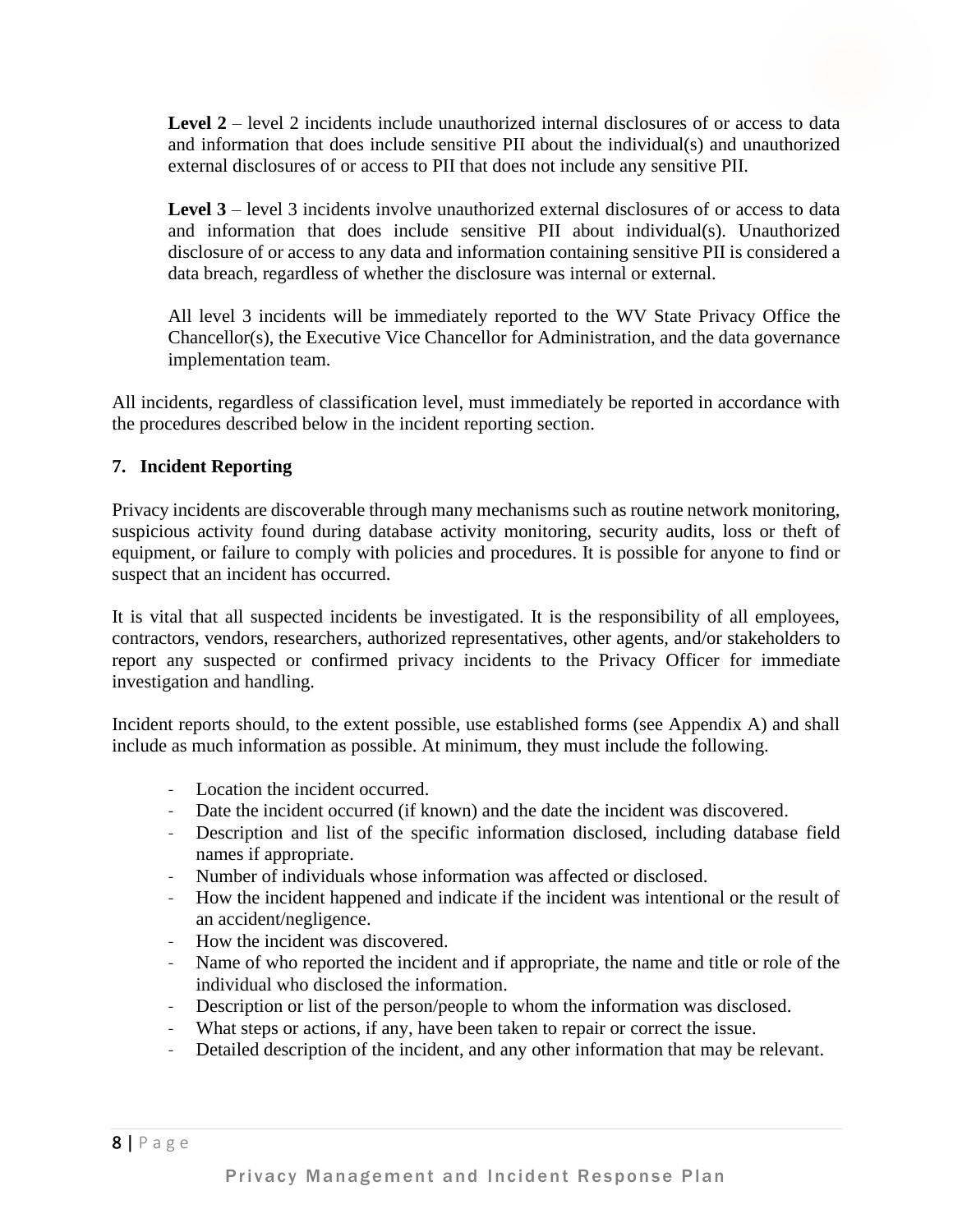All incidents—whether suspected or confirmed—must be reported to the Privacy Officer. When employees, contractors, vendors, researchers, authorized representatives, other agents or stakeholders discover an incident, the Commission and Council Privacy Officer should be notified as quickly as possible but **absolutely no later** than 24 hours following the discovery.

# **8. Response Procedures**

The following response procedures may not always happen in a linear process as described and situations may require additional steps, multiple steps occurring simultaneously, or other deviations from the steps listed. This is to be expected based on the nature of the incidents.

All incidents will be fully investigated, and all evidence relating to the incident must be preserved and/or archived for future investigation in accordance with best practices. Technology staff will be consulted to ensure appropriate preservation of electronic evidence. When a privacy incident involves out-of-state individuals, additional investigation may be required, and that state's breach and notification policy reviewed.

# **9. Detect and Identify**

Upon receiving an incident report, the Privacy Officer will determine if an incident has occurred or if it can be considered a non-incident. If an incident has been determined to have occurred, the Privacy Officer will implement the incident response process, review the initial report and information, ask follow-up questions, and make a preliminary assessment as to the severity and classification of the incident.

The Privacy Officer will inform the incident response team members and report the privacy incident to the WV State Privacy Office when applicable. The Privacy Officer may also inform appropriate agency leaders or other officials to alert them to the incident and the initiation of a formal response when applicable.

# **Evidence Collection and Documentation**

A formal incident log will be established to document the incident, its causes, the response, and potential steps for future prevention and/or deterrence efforts. The log must be updated regularly throughout the response process (i.e., each time a meeting is held, or decision is made) and must be sufficiently detailed to allow for use in similar incidents.

The Privacy Officer may consult the Commission and Council general counsel if applicable, to determine appropriate strategies and procedures for collecting, handling, storing, and documenting the custody of any evidence that may need to be collected throughout the response and investigation, particularly if the evidence may become part of a criminal prosecution.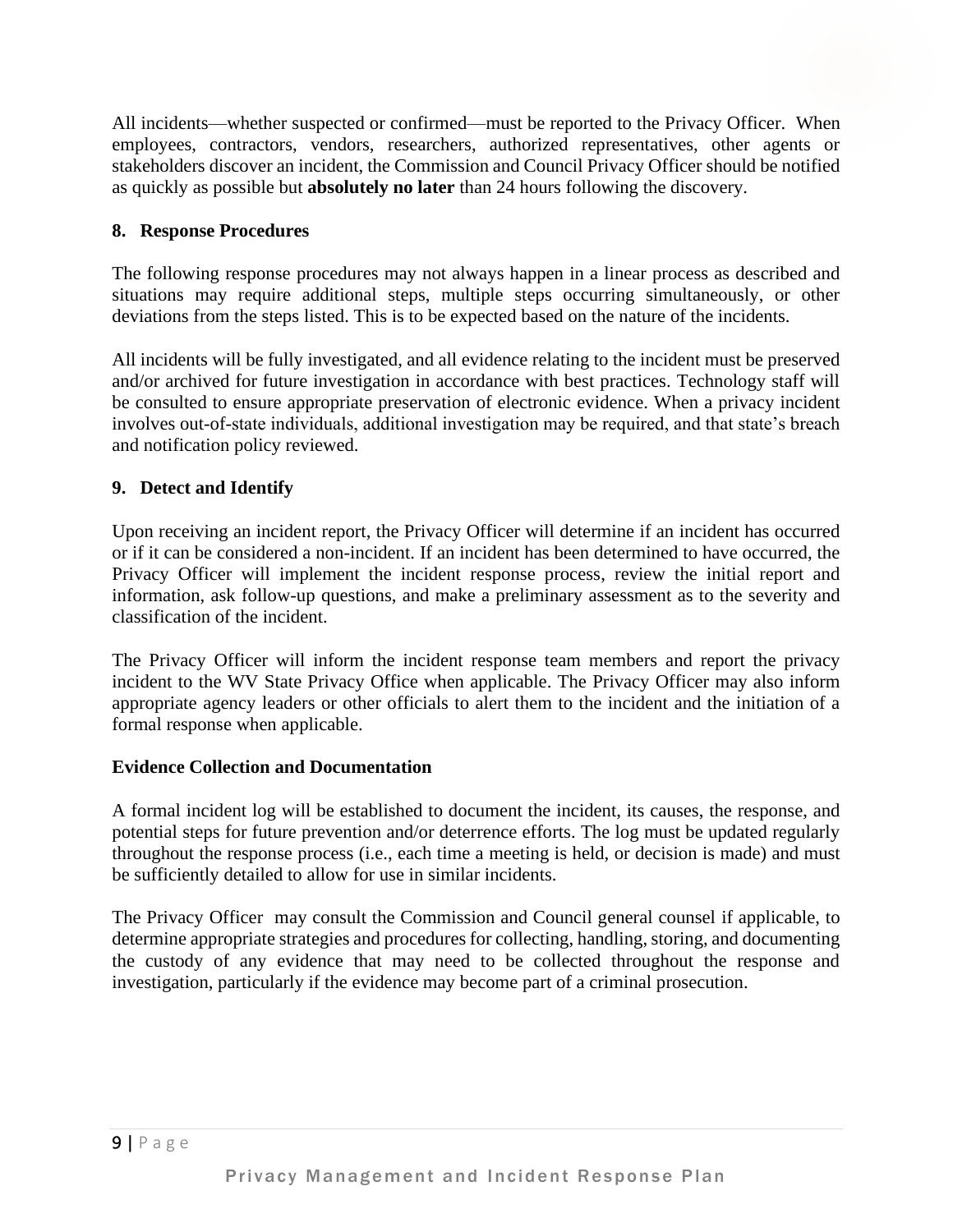### **10. Contain and Recover**

Following determination of a level 1-A, 2 or 3 incidents, the incident response team will assemble per the Privacy Officer's direction to begin reviewing available information and devising an appropriate strategy for containment and response.

The composition of teams will vary based on the nature and severity of the incident and may include, as needed, experts in other areas such as data governance, technology, communications, human resources, and legal issues.

As the team is assembling and beginning to review information, the Privacy Officer will supervise efforts to contain the incident and recover any exposed PII. If steps have already been taken to contain the incident and retrieve the information, all efforts should be documented.

If containment and PII retrieval efforts have not yet been started, the Privacy Officer will direct and document that work immediately. This includes determining and assessing the most appropriate course of action to contain the incident and mitigate risks. The course of action shall be designed to (1) contain the incident, particularly those of an ongoing nature; (2) stop or limit further data loss or exposure; and (3) mitigate potential adverse effects for all those affected.

As part of assessing the appropriate course of action, the potential benefits and risks associated with the proposed actions, including whether any action may introduce additional vulnerabilities or pose political risks should also be assessed.

Documentation will include evidence or statements of belief about whether the exposed PII will be misused or further disseminated. All individuals who will be responsible for implementing any part of the plan will be provided with the full plan to ensure a comprehensive understanding of how their responsibilities are related to or associated with other steps or components of the process.

# **11. Investigate**

During the contain and recover process, the incident response team will review all available information about the incident, including its potential causes and impacts. The team will determine the immediate cause and explore potential related vulnerabilities or threats. Assistance from subject matter experts should be sought as needed.

As necessary, the incident response team may gather additional information in order to document the incident more completely. Such efforts may include additional requests for documentation or evidence; interviews with subject matter experts, key personnel, or others with knowledge of the incident, and other reasonable and necessary steps. It is vital that the gathering of additional information should not prevent or delay action.

Given the available information about the cause of the incident and the nature and extent of the exposed information, the incident response team will analyze possible risks to affected individuals,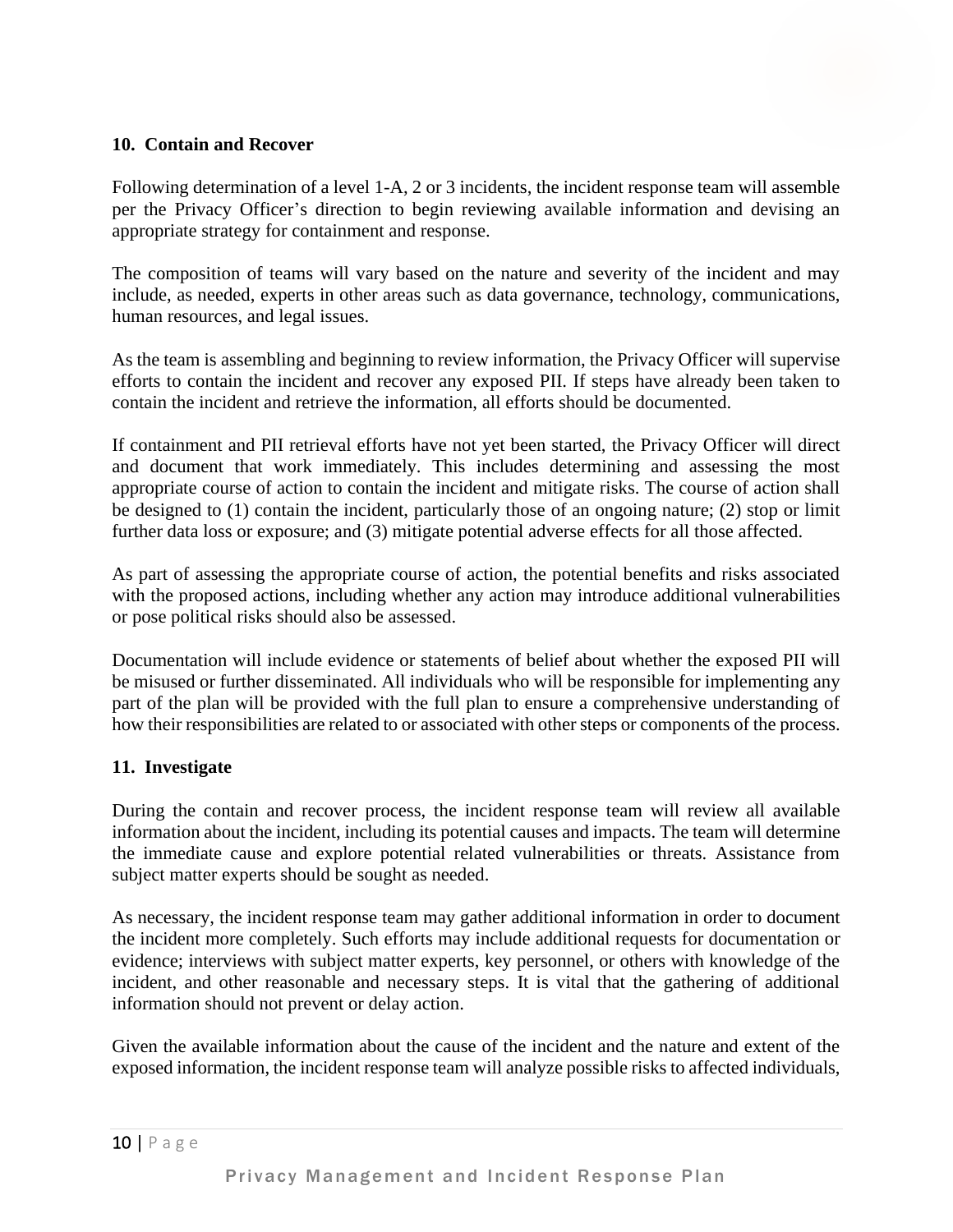data systems, equipment, institutions, and other external agencies. The team will then reassess the severity and scope of incident given all available information and the assessment of risk.

The incident response team, working with other staff members with knowledge of the incident, will prepare a complete inventory of the data exposed during the incident or data breach. To the extent possible, a complete list of the individuals whose information was disclosed should be created. This list should include as much contact information as possible.

### **Identify Related Threats or Vulnerabilities**

Throughout the investigation, the team should work to identify any other potential threats or vulnerabilities to the system, the data, or any processes used to enter, store, manage, or extract information.

The incident response team should remain mindful that threats or vulnerabilities could include inadequate awareness or training among staff, insufficient security procedures, insufficient capacity for comprehensive security, limited resources, and other factors.

### **Initial Briefing Report**

The incident response team will prepare and submit an initial briefing to the Privacy Officer regarding the nature and scope of the incident and the preliminary identified risks.

### **Update and Advise**

Situational status updates will be provided to the Privacy Officer who will keep key personnel at the appropriate levels abreast of the status. The frequency with which updates are provided may vary based on the level of the incident as well as its scope and potential for negative publicity and/or political ramifications.

The Privacy Officer will engage division heads, including legal representatives, in discussions about necessary processes if criminal activity is suspected and law enforcement involvement may be warranted.

The Privacy Officer will advise all other staff aware of the incident to keep all details in confidence until notified otherwise.

#### **Preserve Evidence and Update Documentation**

The Privacy Officer will ensure that the incident log/record is fully updated throughout the response process. Other relevant documents (e.g., emails, reports) will be collected and preserved appropriately and in accordance with established protocol.

In cases involving breaches of electronic systems, the Privacy Officer will consult directly with agency technology experts to determine appropriate ways to capture and preserve information about the systems at the time the compromise was discovered.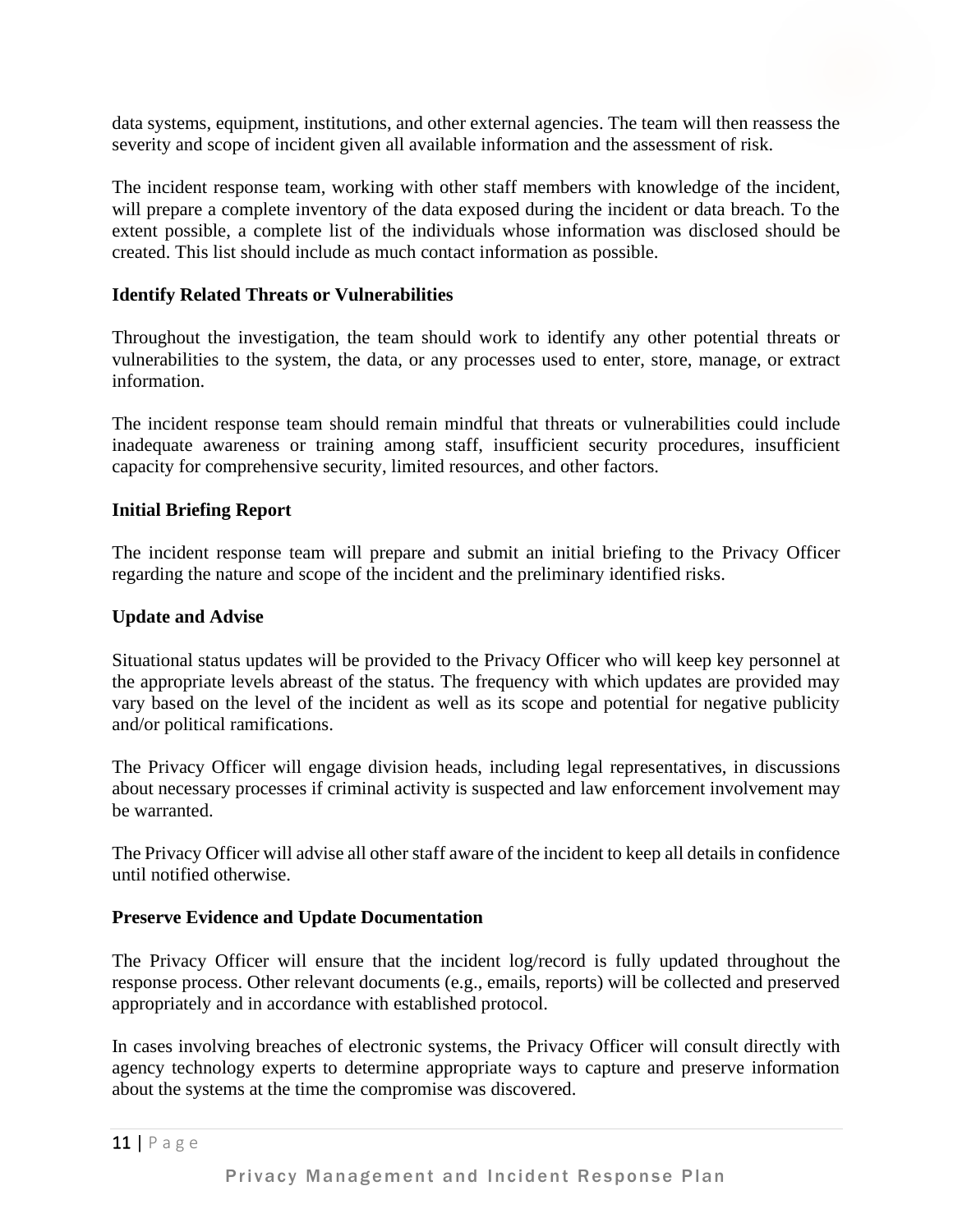# **12. Communicate**

The Privacy Officer will ensure that all relevant employees, stakeholders, and leaders have been fully informed about incident and briefed on the ongoing investigation and response efforts.

For level 1-A, 2, and 3 incidents, the Privacy Officer will report the incident to the state privacy office and ensure that the Executive Vice Chancellor for Administration and the Director of Communications are fully aware of all pertinent facts and able to answer questions from members of the media, should the need arise.

As needed, the Director of Communications should review the communications plan with the Privacy Officer and Executive Vice Chancellor for Administration to prepare for managing public notification and media inquiries.

# **Determine Notification Needs**

For Level 1-A and 2 incidents, the Privacy Officer will determine whether notification of affected individuals is required. For Level 3 incidents, which involve the external disclosure of sensitive PII, notification of affected individuals is often required. Final notification determination is dependent on many factors including state or county residence.

The Privacy Officer will collaborate with the State privacy office, the Executive Vice Chancellor for Administration and the Director of Communications to determine appropriate notification methods and message content based on the incident type, scope, and severity and the stakeholder group affected.

It is possible that some affected individuals may not be directly reachable, therefore plans must include reasonable methods for providing information for these individuals.

It will be determined whether a toll-free number and/or incident-specific email address is needed to assist with communication and notification efforts. The possibility of hosting an incidentspecific informational website, if the scope and severity of the incident warrant such a resource will also be considered. Incident type specific templates may be developed and made available for phone calls, email messages, letters, presentations (e.g., PowerPoint), and informational websites.

Based on information gathered during the initial stages of the response, the team will develop a contact list for individuals directly affected by the incident (i.e., individuals whose information was exposed). At this step, the team will work to confirm the accuracy of the available contact information.

# **Notify Affected Stakeholders**

When notification is required, affected individuals must be notified about the incident as soon as possible and as is required by state breach laws. Normally this will be no longer than 10 calendar days after the incident is discovered and the identities of affected individuals are determined.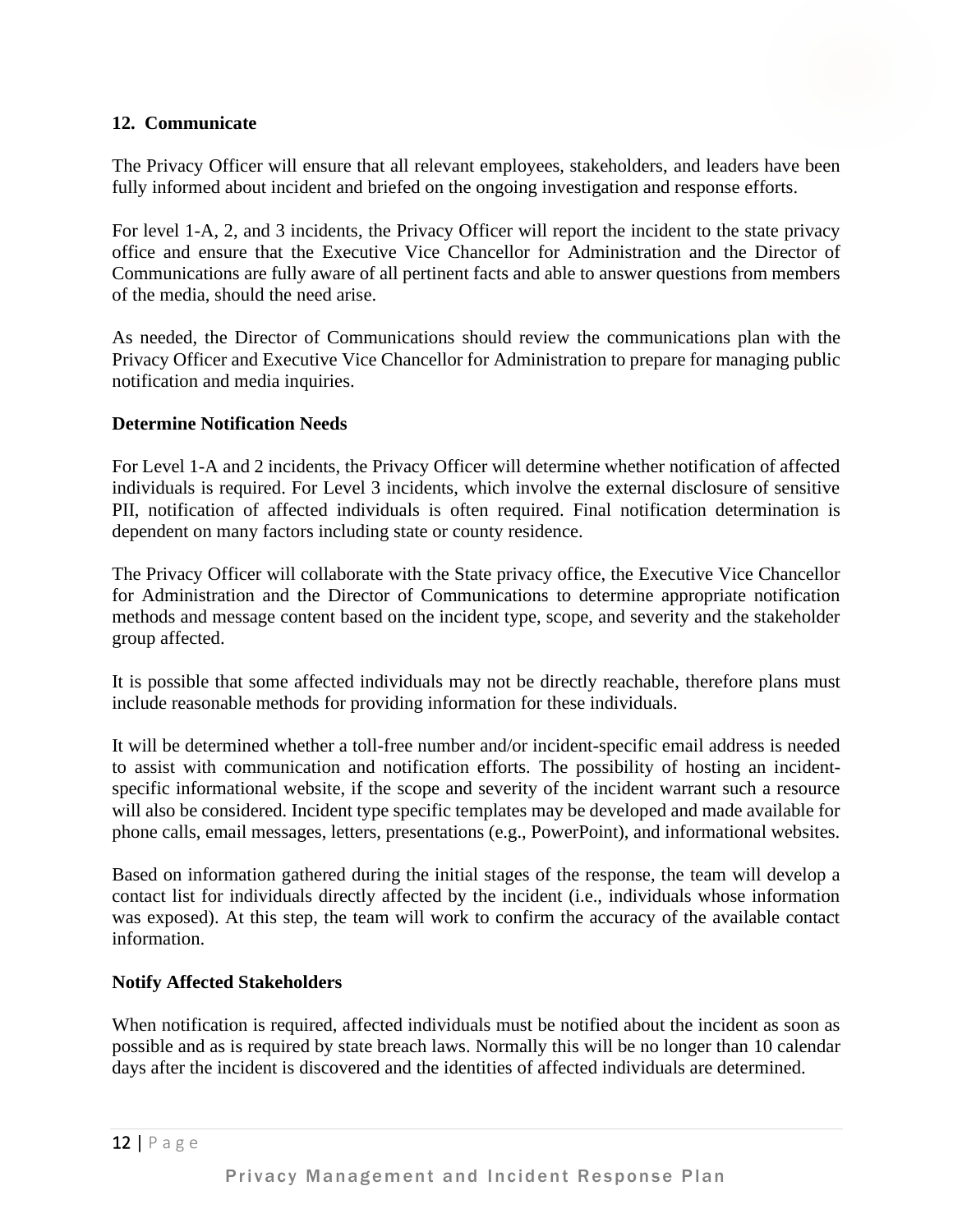The Privacy Officer will consult State or federal resources to determine notification requirements. In general, notifications must provide as much information about the incident as is reasonable, including what happened, the likely cause, what staff are doing to resolve the issue, and how the incident may affect the individual being notified. Notifications should also describe any steps or actions affected individuals may need to take to proactively protect or monitor their identity and personal records.

Press releases, press conferences, media advisories, and any other mass communication efforts should, to the extent possible, be timed to coincide with or follow notification of individuals. Circumstances may dictate different priorities and shorter timelines; guidance from the State privacy office should be followed in planning all mass communications. The Executive Vice Chancellor for Administration and the Director of Communications should serve as the key representative for all comments to the public or the media.

# **Report to Key Leaders and Other Officials**

All notifications that are required to be provided to the governor, other governmental officials, or other external stakeholders should be concise while providing sufficiently descriptive information about the incident, including the cause(s), the scope and severity, number of individuals affected, and the work being done to respond to the incident and mitigate potential harms.

The Privacy Officer will provide regular updates or reports for key internal leaders and stakeholders (e.g., administrators, technology personnel, staff who may have been the victims of equipment theft or hacking) to keep them fully informed of the incident and progress toward resolution.

As needed, and in consultation with the Privacy Officer, the State privacy office, Commission and Council leadership, and general counsel, the team will determine whether federal officials need to be notified of the incident. Federal officials may include the Family Policy Compliance Office (FPCO) at the U.S. Department of Education; the United States Computer Emergency Readiness Team (US-CERT) at the Department of Homeland Security; the Federal Bureau of Investigations (FBI), or other federal offices or officials.

If warranted, law enforcement officials (to include police and local prosecuting attorneys) will be contacted to assist with the response to any incidents involving hacking or malicious attacks and all incidents involving the loss or theft of equipment.

Police reports are needed for all cases involving the theft of equipment or other resources and materials containing PII.

# **Communicate with the Public**

If the incident is widespread, has potential high visibility, may have political ramifications, or involves particularly sensitive data, the Privacy Officer will present available information to the Chancellor(s), Executive Vice Chancellor for Administration, and the Director of Communications to determine whether public notification or reporting is needed.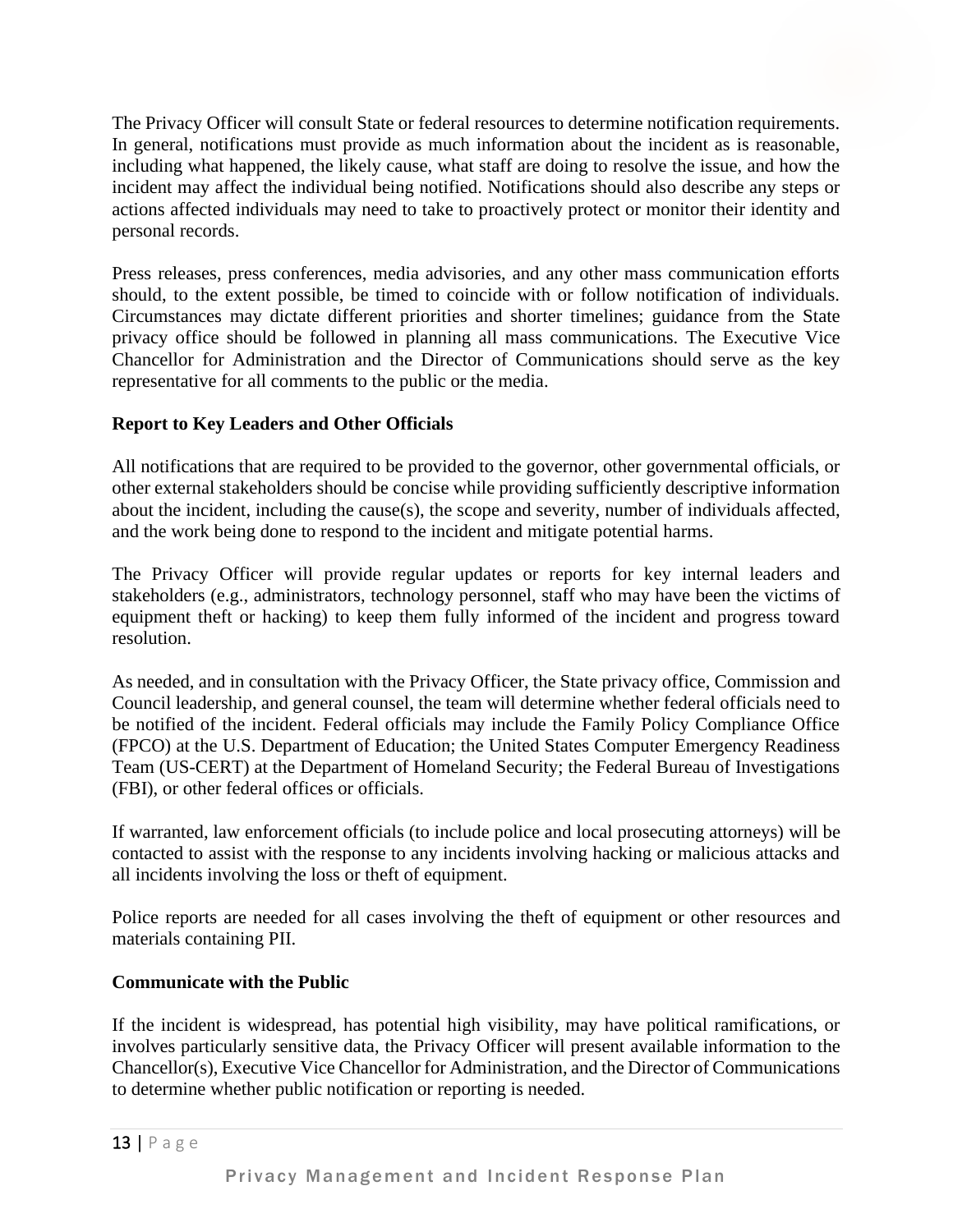As needed, the Commission and Council will communicate broadly with the public about the incident. The communication team should enact a pre-established crisis communication plan to avoid confusion, distribution of misinformation, or other preventable mistakes in the midst of the response.

The Chancellor(s), the Executive Vice Chancellor for Administration, and the Director of Communications should lead all efforts in communicating with the public. Other representatives or spokespeople for the Commission and Council should follow all guidance from the Executive Vice Chancellor for Administration relating to communicating with external audiences.

# **Preserve Evidence and Update Documentation**

The Privacy Officer will ensure that the incident log/record is fully updated throughout the reporting process. Other relevant documents (e.g., emails, reports, notifications) will be collected and preserved appropriately and in accordance with established protocol.

All notifications (including copies of letters, emails, or phone scripts; websites created for the incident; etc.) will be archived for future reference. The Privacy Officer will ensure that all evidence is collected and preserved appropriately and in accordance with established protocol.

# **13. Review and Repair**

The Privacy Officer and the incident response team will conduct a full review of the investigation and of the incident. The Privacy Officer and the incident response team will determine whether an internal review (conducted by internal staff) is appropriate or whether and external/third-party review is warranted. Different types of incidents may require different types of reviews based on causes, scope or severity, and potential political or public relations implications.

The incident response team should examine and document any lapses between the actual occurrence and the discovery of the incident as well as the time from incident discovery to reporting to the Privacy Officer. Throughout the investigation, the team should continue documenting and preserving evidence according to established protocol and/or instructions from the Privacy Officer or general counsel.

The team should review and assess the effectiveness of initial response efforts. Any preliminary strengths and weaknesses in the response should be fully explored and documented.

The incident response team should review and assess the potential threats or vulnerabilities to the system, the data, or any processes used to enter, store, manage, or extract information that was found through the investigation and document these.

To the extent possible, the team should classify threats or vulnerabilities as high- or low-priority based on their severity and the likelihood that they may result in future privacy incidents.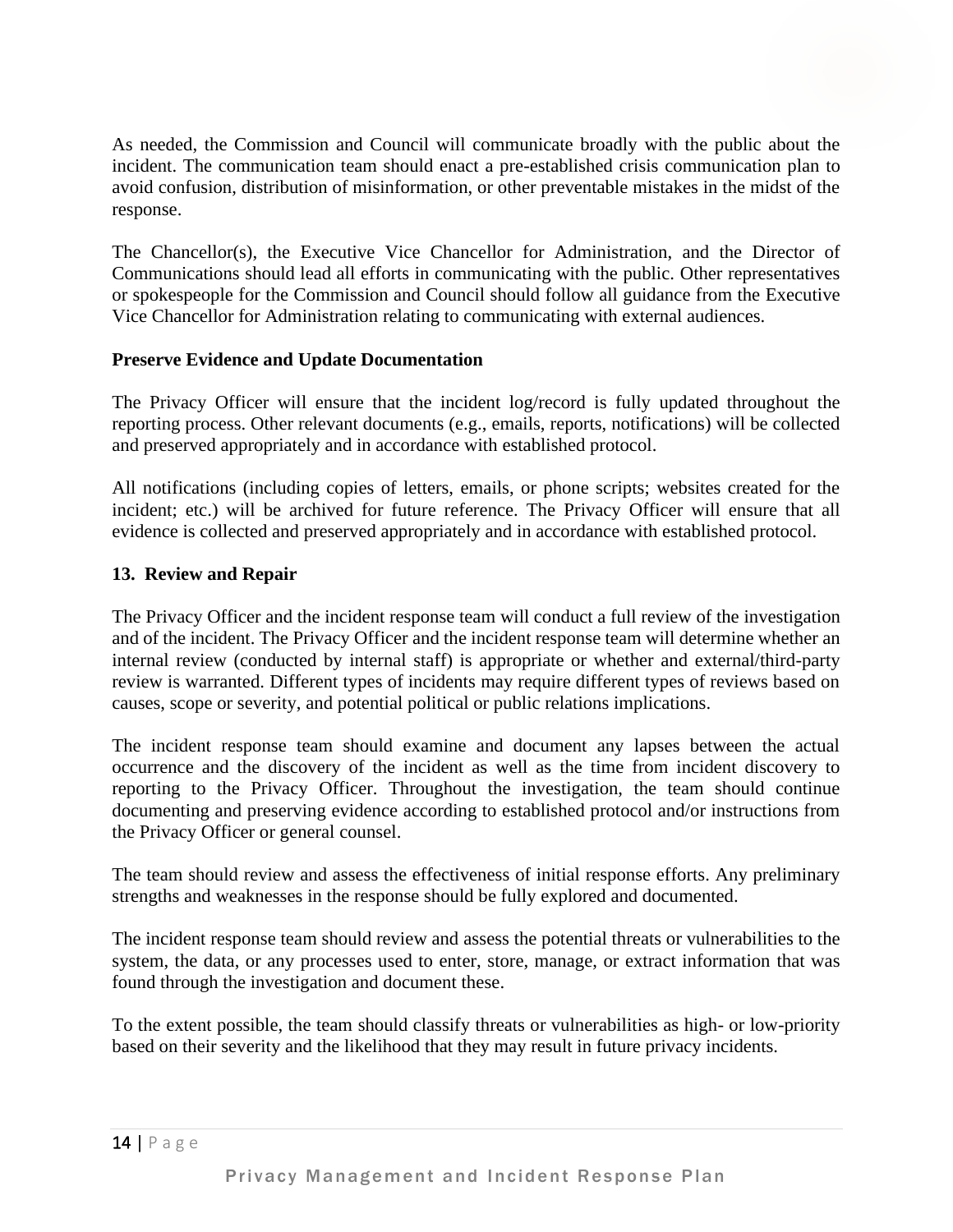# **Develop and Implement Plan for Repairs**

In addition to the immediate response processes that were undertaken, the incident response team should develop a plan (or set of plans) to make comprehensive repairs or corrections to the systems or processes that contributed to the incident. The team should also plan for corrections to any related vulnerabilities identified through the investigation.

The team may collaborate with subject matter experts to develop appropriate, comprehensive, and responsive plans. Plans for repairs (or components of those plans) should be prioritized based on the severity of the threats and the likelihood that future incidents may arise as a result of the vulnerabilities.

The team should develop short-term and long-term timelines to make updates or corrections for factors that may not be immediate threats but that could present risks in the future.

The Privacy Officer will collaborate with administrators or other leaders to ensure that immediate action is taken to repair system vulnerabilities or security lapses identified as high-priority or likely to result in future incidents.

Repair plans should be implemented by appropriately qualified staff or contractors. The Privacy Officer will be provided with updates about the progress of repairs on an ongoing basis until all repairs are successfully completed.

# **Determine Appropriate Sanctions**

If appropriate (and in accordance with state, federal, and other relevant policies and procedures), the Privacy Officer will collaborate with general counsel to determine what appropriate sanctions or penalties might be for individuals, agencies, or other agents (e.g., contractors, vendors) who caused or substantially contributed to the cause of the incident.

In consultation with general counsel, the Privacy Officer, and Commission and Council leadership should discuss and determine whether any civil action against individuals, agencies, or other agents may be appropriate or warranted.

The incident response team, administrators, and staff who were directly involved with an incident should cooperate and collaborate with law enforcement and local prosecutors as warranted in any criminal investigations (e.g., for theft of equipment, electronic hacking or other malicious attacks). Criminal prosecution may be warranted in cases of malicious attacks or theft of property. Such determinations will be the exclusive purview of local prosecuting attorneys.

The incident response team, in consultation with the Privacy Officer, general counsel, and appropriate Commission and Council leadership, should discuss and determine whether a formal complaint should be filed with the FPCO for any violations of FERPA by individuals, agencies, or other agents.

All repair plans should be distributed to appropriate internal staff for documentation and prioritization of work efforts. The Privacy Officer will ensure that the incident log/record is fully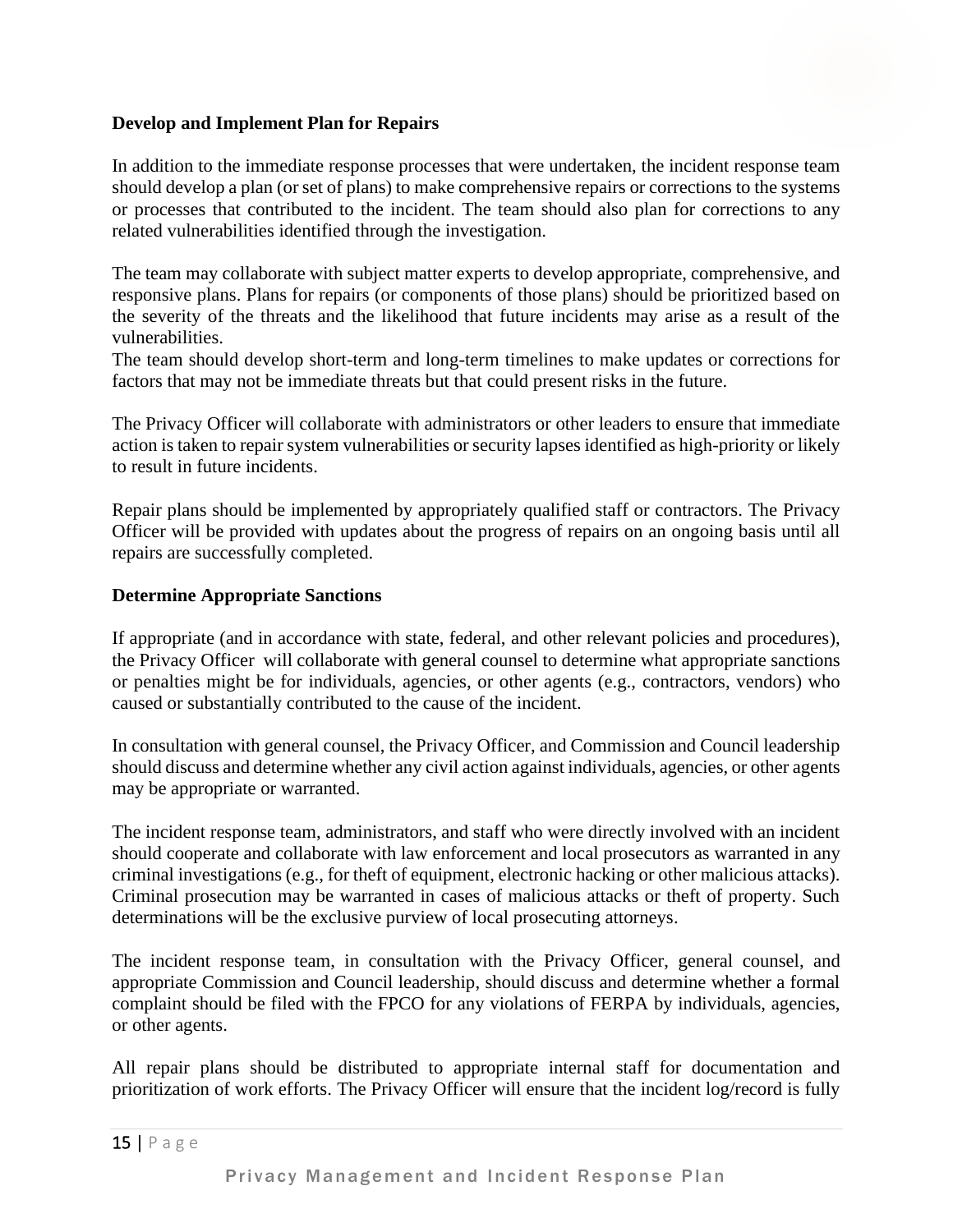updated throughout the repair process. Other relevant documents (e.g., emails, reports, plans, work orders) will be collected and preserved appropriately and in accordance with established protocol.

# **14. Recover**

# **Verify Success of Repair Efforts**

The Privacy Officer will work to confirm and document that all repair efforts have been successful. Confirmation may include checks of electronic systems to ensure they are fully functional and verification that new procedures or processes work as intended. Staff should reestablish all operations after making necessary repairs to systems and processes.

The Privacy Officer will verify that individuals have received appropriate training and/or reminders of their responsibilities concerning PII and personal records. As necessary and warranted, the Privacy Officer may ask staff to provide formal assurances of compliance or improved conduct in the future.

The Privacy Officer will provide all affected and involved stakeholders with an update to report that the incident has been successfully resolved. As necessary, a summary of actions to date may be included as part of that notification.

If warranted, the Privacy Officer or other designated staff member should follow up with individuals whose information was inappropriately disclosed to determine whether they have any lasting needs or concerns resulting from the incident. The team should collaborate with those stakeholders to develop an appropriate plan to address those needs or concerns.

# **Follow Through with Sanctions**

At this time, appropriate personnel should levy any sanctions or penalties deemed appropriate. The person responsible for this task will vary depending on the nature or the sanction and the individual or entity against whom it will be levied. The team should determine who that person should be.

Any other actions determined to be appropriate (e.g., filing complaints with the FPCO, pursuing criminal or civil action through the courts) should be implemented. A staff member should be designated to follow up on these actions and provide ongoing reports to the team and relevant administrators until a final resolution is reached.

The Privacy Officer will ensure that the incident log/record is fully updated throughout the recovery process. Other relevant documents (e.g., emails, reports) will be collected and preserved appropriately and in accordance with established protocol.

# **15. Access and Learn**

It is vital that all lessons learned are appropriately shared and documented. This will help in the prevention of future privacy incidents and with future incident response plan trainings. These lessons will also help to update preparedness activities.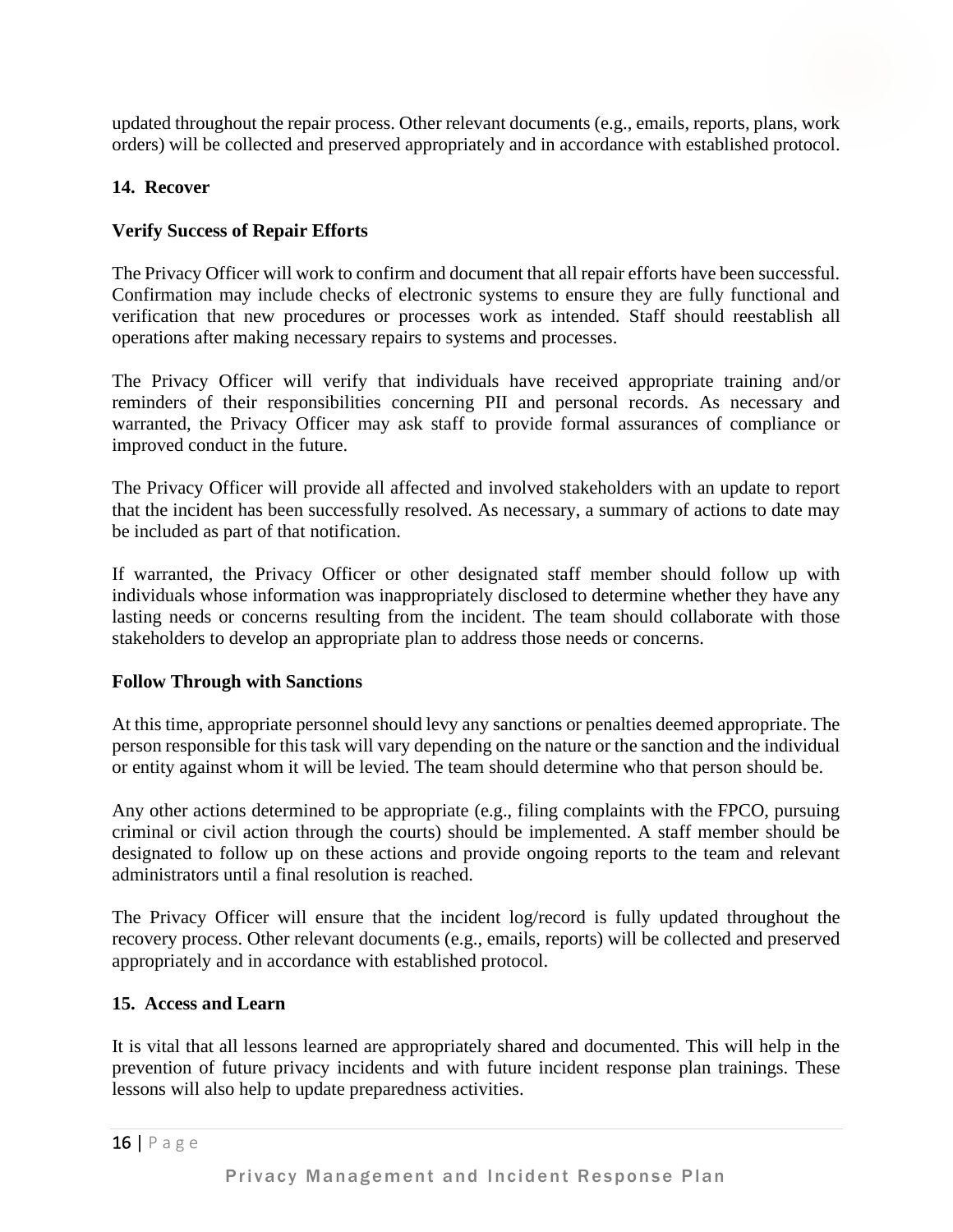### **Debrief Incident (Causes, Identification, and Response)**

The Privacy Officer will convene the full incident response team to review the incident and all actions taken in response. The team will assess the effectiveness of the response effort. Strengths and weaknesses will be fully documented.

The team will detail and document the lessons learned from both the incident itself and from the response effort. These lessons learned will be included with the incident documentation and be used in the next incident response training if applicable. The team will develop recommendations to assist with future incident prevention and response efforts.

### **Review and Revise Policies, Procedures, and Practices**

The Privacy Officer and the incident response team will review existing policies, procedures, plans, and practices in light of lessons learned. The team will recommend any necessary changes and/or new policies, procedures, plans, and practices to improve security or better ensure privacy.

Proposed changes in Commission or Council policy and procedures will be developed, reviewed, and approved through the standard policy revision process. Based on lessons learned, there may also be recommendations to change, add, or otherwise modify the current incident response processes to improve response to future incidents.

#### **Share Lessons Learned with Stakeholders**

The Privacy Officer will lead the incident response team in sharing lessons learned from the incident and the response process with other stakeholders. Such stakeholders may include personnel within the Commission and Council, other state agencies, and public higher education institutions.

If new tools or resources are developed as a result of the incident response, those tools or resources should be shared broadly with all Commission and Council divisions.

#### **Provide Training and Support**

As warranted, the Privacy Officer will coordinate with other staff to ensure that training materials and resources for the processes or systems affected by repairs are updated appropriately.

Training materials and resources pertaining to any policies, procedures, or practices related to the cause of the incident will also be reviewed and updated as needed in light of lessons learned.

The Privacy Officer will provide training and support for all divisions and employees as well as other official agents as changes are implemented and made following incident response. The Privacy Officer will communicate on an on-going basis with stakeholders regarding new or revised policies, plans, procedures, and processes.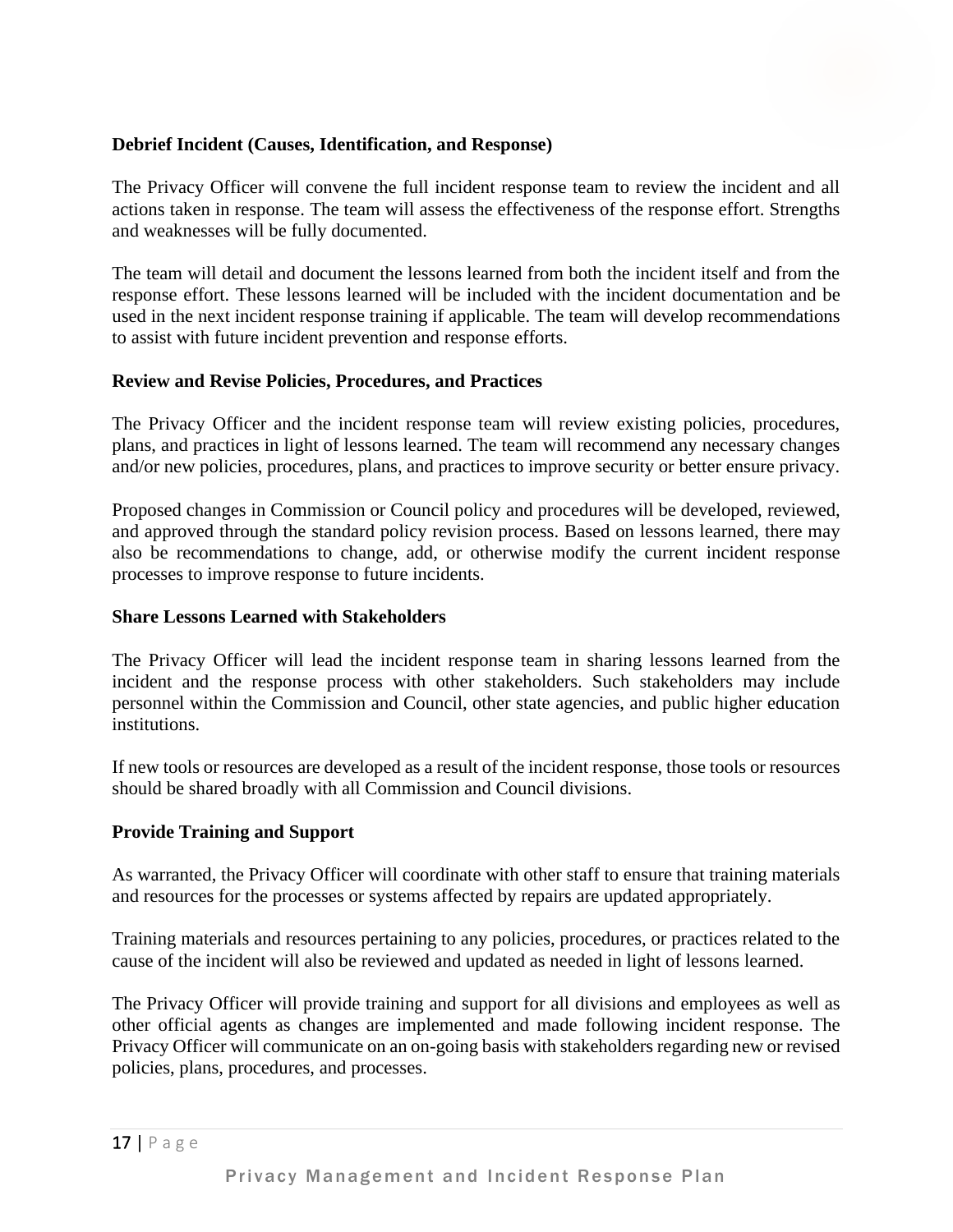As needed, the Privacy Officer will provide reminders about existing policies, plans, procedures, and processes that may be related to the incident (e.g., policies that were not followed correctly) or that are identified as potential risks or vulnerabilities.

### **Update and Archive Documentation**

The Privacy Officer will ensure that all incident documentation is complete, up-to-date, and inclusive of all necessary components, including:

- Causes of the incident.
- How the incident was discovered.
- Findings of the full investigation.
- Actions taken to repair the incident (including dates/times and names of actors).
- Current system status if applicable (post-repair and recovery)..
- Other relevant information (including whether legal action was pursued)
- Names of the incident response team members.

The incident response team will create a concise summary of the incident from identification through resolution and lessons learned, and a formal summary of lessons learned and recommendations for the future. These documents will be given to the Privacy Officer for appropriate distribution.

All documentation and records must be archived according to established protocol.

#### **16. Enforcement**

Commission and Council employees found to have violated these guidelines or any other privacyrelated procedures or regulations may be subject to disciplinary or corrective actions, including, but not limited to, revocation of privileges up to and including termination of employment. Certain violations, misuse, or disclosures of confidential information may include civil and/or criminal penalties.

Contractors, vendors, researchers, and other agents working for or on behalf of the Commission and Council who are found to have violated these guidelines or any other privacy-related procedures or regulations will be subject to reprimands and action commensurate with the violation, including termination of contracts or pursuit of other legal action.